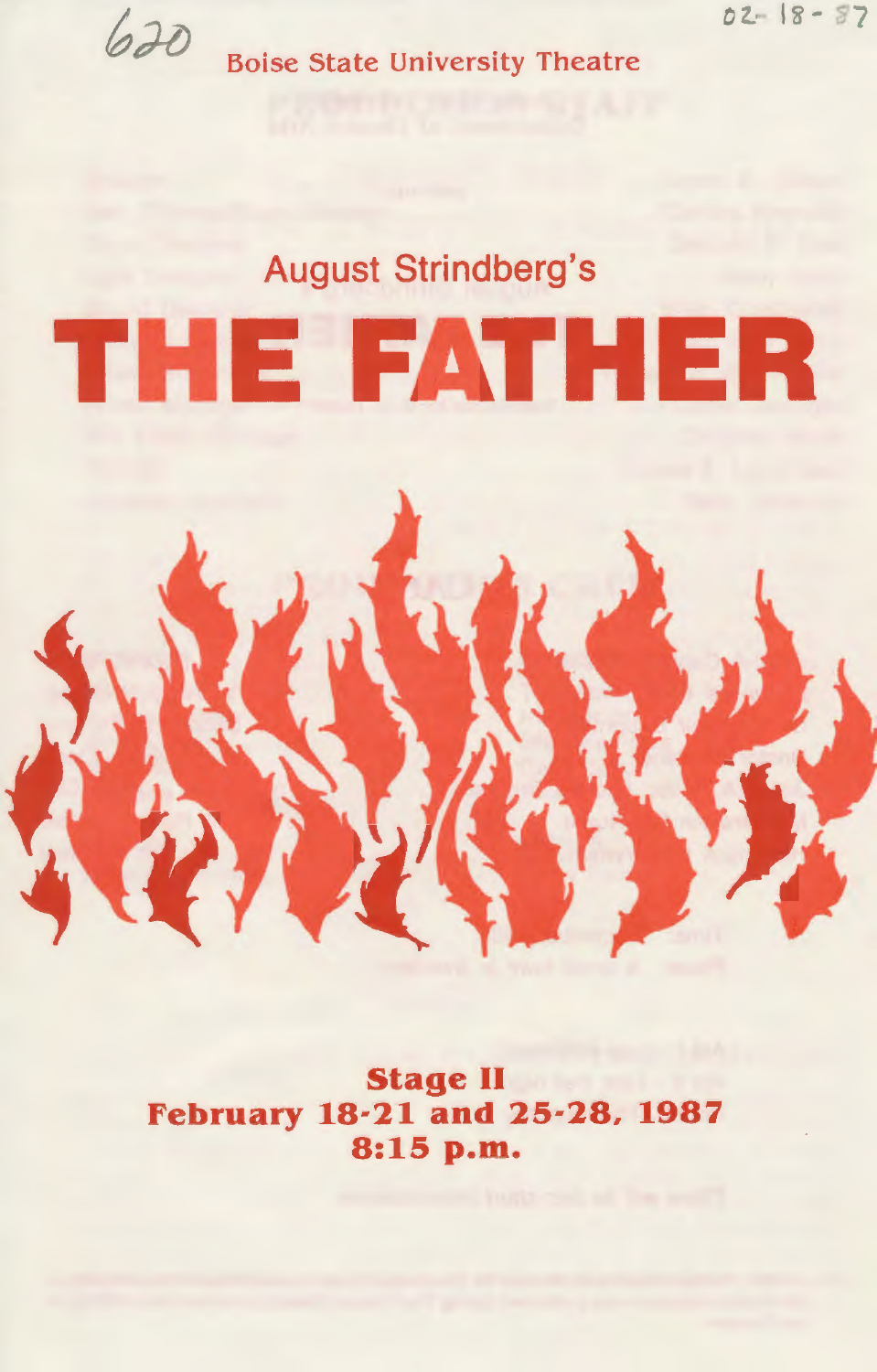Boise State University Department of Theatre Arts

presents

## August Strindberg's **THE FATHER**

Translation by W. L. Turner•

### **CAST**

| Adolf-A Captain of CalvaryRodney Wolfe |  |
|----------------------------------------|--|
| Laura-His WifeHolly Holsinger          |  |
| Bertha-Their DaughterShannon Simonton  |  |
|                                        |  |
|                                        |  |
|                                        |  |
| Horning-A CavalrymanJim Mitchael       |  |

Time: December 1888. Place: A small town in Sweden.

Act I - Late Afternoon. Act II - Late that night. Act Ill - The next day.

There will be two short intermissions.

\*W. L. Turner is the Artistic Director for The Oregon Shakespeare Festival. The first production of this translation was performed during The Oregon Shakespeare Festival's 1982 Summer Season.

8:15 D.M.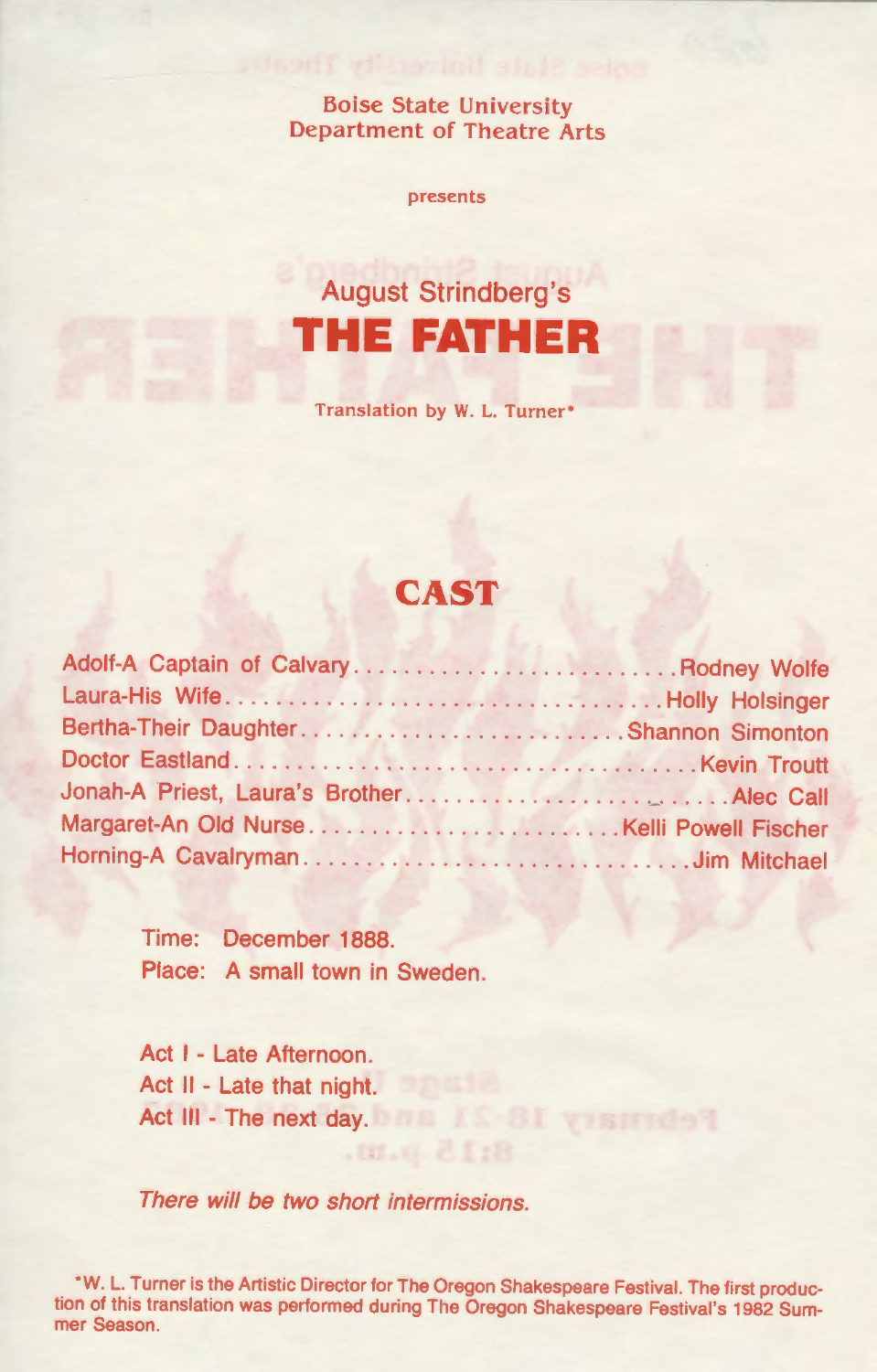### **PRODUCTION STAFF**

ise State University Theatre Arts Department

| Asst. Director/Stage ManagerCandee Reynolds |
|---------------------------------------------|
|                                             |
|                                             |
|                                             |
|                                             |
| House Supervisor William E. Shankweiler     |
|                                             |
| Box Office ManagerChristine Bloom           |
|                                             |
|                                             |
|                                             |

#### **PRODUCTION CREW**

#### **SETTING**

Michael S. Hartwell Robert Parsley Violet Lynch John Hadley Students of TA 118

#### **SOUND**

Brian Crosthwaite

**COSTUMES**  Terri April Dillion Heather Nisbett Millicent Parke Cathi Batton

**LIGHTS**  Kathy Farris

Department of Theatre Arts Staff

ACKNOWLEDGEMENTS: Nifty 90's Antiques; Mrs. Elenor Powell , Olde World Stoves; Lars Eklind.